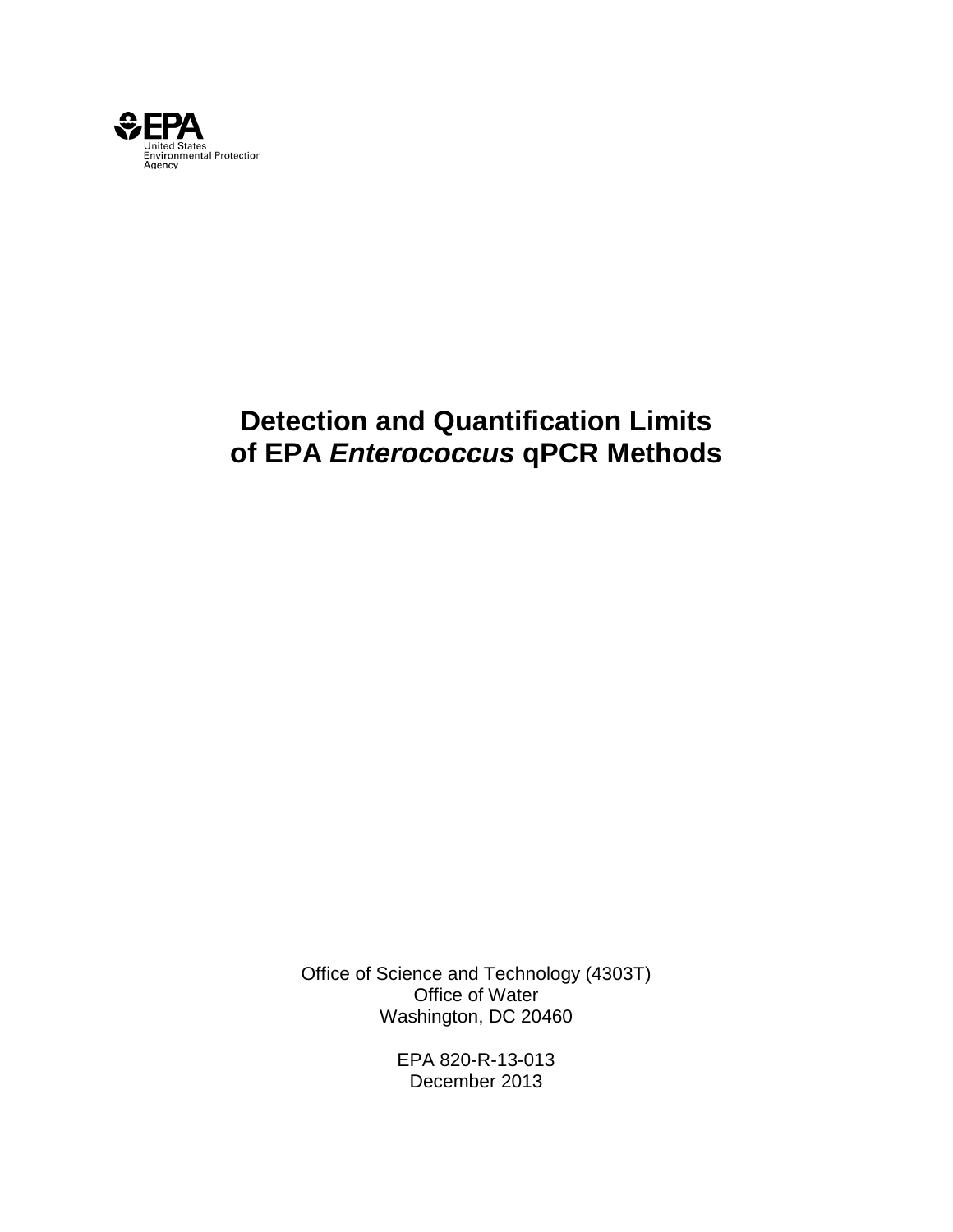#### **Disclaimer**

Neither the United States Government nor any of its employees, contractors, or their employees make any warranty, expressed or implied, or assumes any legal liability or responsibility for any third party's use of apparatus, product, or process discussed in this document, or represents that its use by such party would not infringe on privately owned rights. Mention of trade names or commercial products does not constitute endorsement or recommendation for use.

Questions concerning this method or its application should be addressed to:

 Robin K. Oshiro Engineering and Analysis Division (4303T) U.S. EPA Office of Water, Office of Science and Technology 1200 Pennsylvania Avenue, NW Washington, DC 20460 oshiro.robin@epa.gov or OSTCWAMethods@epa.gov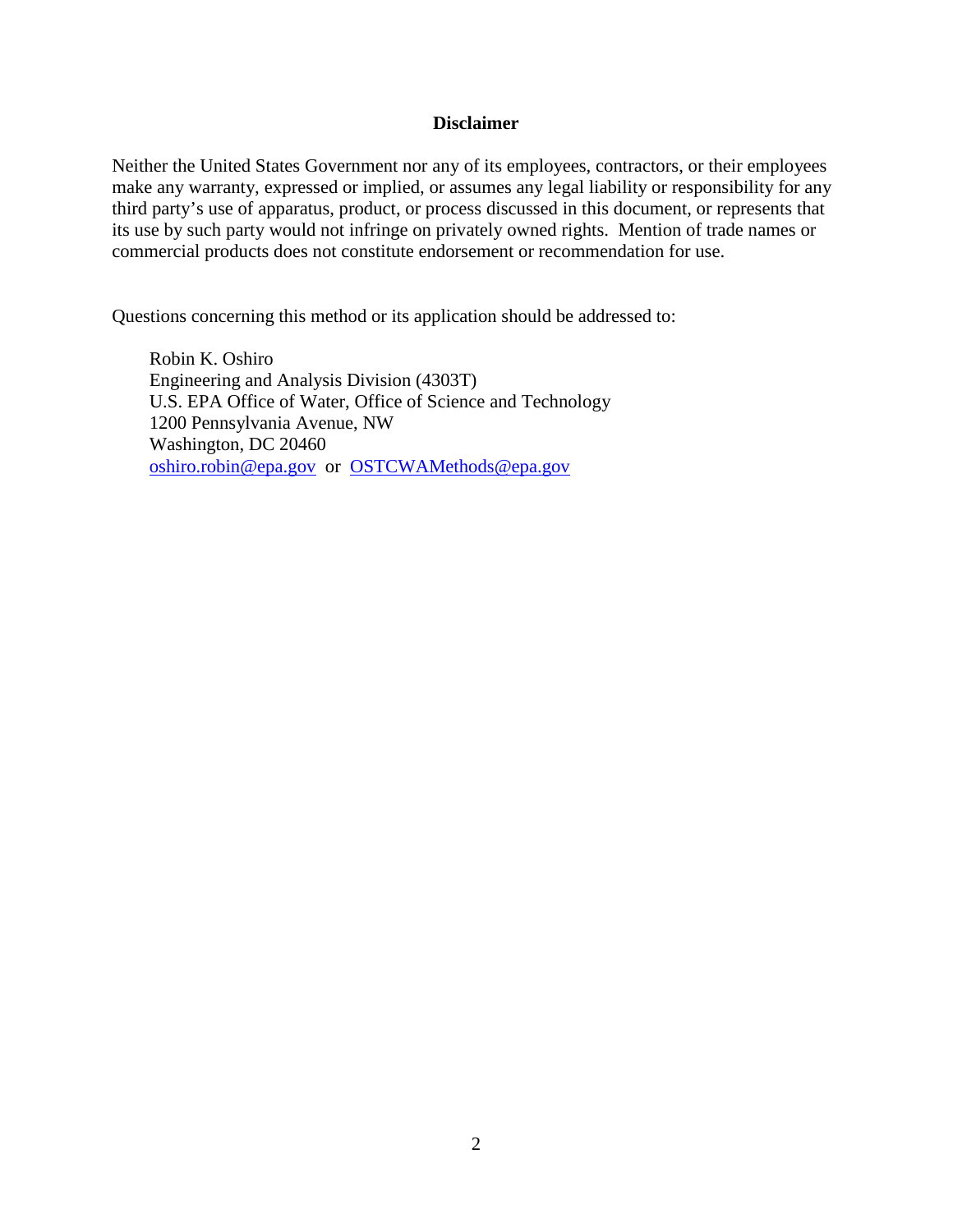## **Detection and Quantification Limits of EPA** *Enterococcus* **qPCR Methods**

#### **Introduction and Purpose of Document**

The Environmental Protection Agency has recommended a quantitative polymerase chain reaction (qPCR) method targeting *Enterococcus spp*. as an option for monitoring recreational beach water quality and has published recreational water quality criteria (RWQC) geometric mean and statistical threshold values (STV) for the method in its RWQC document (EPA, 2012a). The first objective of this report is to address the question of whether the analytical sensitivity of the qPCR method is sufficient to support the site-specific alternate criteria values provided in the RWQC. Analytical sensitivity is often defined in terms of limit of detection and limit of quantification, *i.e.* lowest concentration of analyte that can be detected in a given percentage of analyses (*e.g.* 95%) and quantified at a given level of precision (*e.g.* coefficient of variation of 10%), respectively. Several previous studies have provided either indirect or rough estimations of the limit of detection (LOD) and/or limit of quantification (LOQ) of the qPCR method. Here we describe results from an extensive study that was designed to estimate the values of these parameters from extracts of pure culture *E. faecalis* cells in a phosphate buffered saline (PBS) reference matrix. The LOQ estimates are compared with the qPCR method values provided in the RWQC document.

### **Analytical Procedures for LOQ Estimation**

*E. faecalis* strain NCTC 12697 (equivalent to ATCC™ 29212) cells originating from Multishot 550 BioBall® cell preparations were suspended in phosphate buffered saline (PBS) buffer to a concentration of 12 CFU (cells)/ml. This cell suspension was 2-fold serially diluted in PBS to give predicted cell concentrations of 12, 6, 3, 1.5 and 0.75 /ml. Nine 50 ml subsamples of each of these cell suspension dilutions, containing  $~600$ , 300, 150, 75 and 37.5 cells per subsample, were filtered onto polycarbonate filters and the filters were extracted as described in EPA method 1611 (EPA, 2012b). As per EPA Method 1611, 5 µl aliquots of 5-fold dilutions of each of these extracts were analyzed using the simplex qPCR assay described in this method as well as by a multiplex qPCR assay for *Enterococcus* with an internal amplification control (EPA Method 1609). All analyses were performed in quadruplicate on an Applied Biosystems StepOnePlus real-time PCR instrument.

### **Analysis of Results**

Frequencies of analyses showing detection (positive Ct values) at each cell quantity were determined from combined simplex and multiplex analysis results (Table 1). Ct values generated from samples containing 37.5 cells were excluded from subsequent analyses due to significant frequencies of non-detects. Ct values generated from the other samples were statistically evaluated for distributional normality using procedures in the fitdistrplus function in R (Maindonald and Braun, 2007). Distributions both within and across dilution levels were deemed approximately normal according to the Kolmogorov-Smirnov statistic. Data generated via the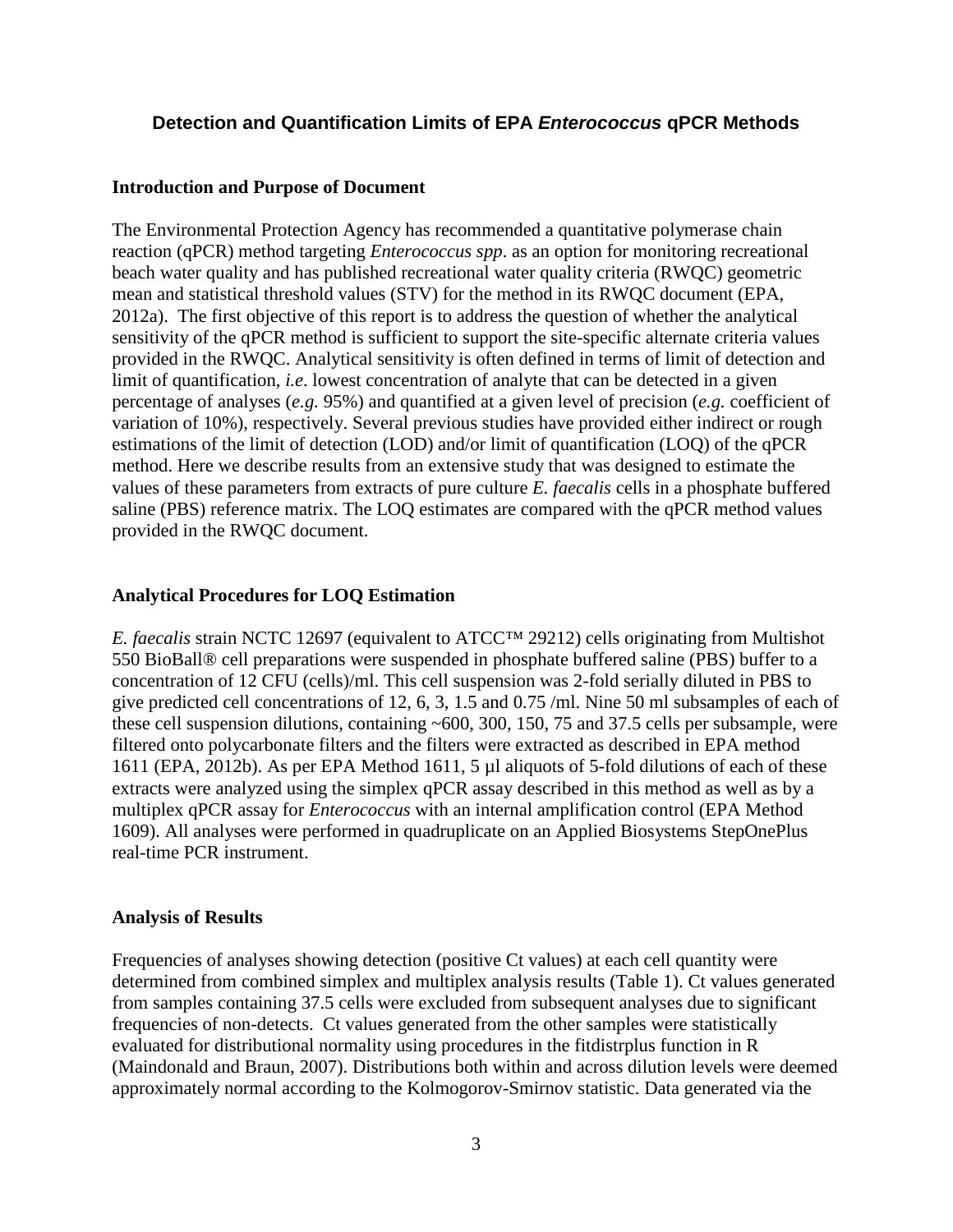combined simplex and multiplex assays were evaluated for their suitability for data pooling prior to LOQ determination. Significant differences in mean Ct values among assays were evaluated using the parametric 1-way ANOVA procedure (aov function in R), considering potential sources of variation across dilutions (plate, dilution level, filter aliquot & sample replicate) and dilution-specific sources of variation (plate, filter aliquot & replicate). In addition, analysis of covariance of Ct on log10 cells/filter indicated that there was no significant difference between the simplex and multiplex assays with respect to either slope  $(P=0.1562)$  or intercept (P=0.1227). Differences in Ct variances among assays were evaluated using the robust parametric Levene's Test procedure from the R package lawstat function. There were no significant differences among assays (p-values  $> 0.05$ ). The final dataset was created by performing Ordinary Least Squares linear regression across all observed Ct values for log10 cells/filter for all dilutions. For this data set, observations with Studentized residuals in excess of 2 (PROC REG procedure in SAS) were eliminated because they were considered to be overly influential. The R routine "chemcal" by Johannes Ranke, was used to estimate the  $LOQ$ .<sup>[1](#page-3-0)</sup> This routine is based on estimating the point in the linear model at which the precision for log10 cells /filter, expressed by the half-length of the 99% confidence interval, is some fraction of the estimated log10 cells/filter from the standard curve, mainly 1/3, 1/5, or 1/10. These fractions are equivalent to the coefficent of variation (i.e. 33.3%, 20%, 10%, respectively). For example, the coefficent of variation (CV) of a log10 cells/filter value picked from the standard curve based on observed CT would be +/- 20% at the LOQ20.

### **Results**

 $\overline{a}$ 

Table 1 shows the frequencies of detection of different calibrator cell quantities/filter sample determined in this study. Since target sequences are the analytes that are measured by the qPCR technique, these results are specific to the mean target sequence/cell recovery ratio of 22.73 that was determined for the lot of cells used in this study (Sivaganesan et. al., 2011).

LOQ estimates for the calibrator cells used in this study are shown in Table 2. Also shown are the corresponding LOQ estimates of qPCR target sequences that were determined by multiplying the calibrator cell LOQ estimates by the previously determined mean target sequences/cell recovery ratio of 22.73 for this lot of cells (Sivaganesan *et al.*, 2011). Table 2 also shows LOQ estimates for the calibrator cells used in EPA's National Epidemiological and Environmental Assessment of Recreational (NEEAR) Water study that provided the basis for the RWQC values (EPA, 2012a). These LOQ estimates were determined by dividing the qPCR target sequence LOQ estimates from this study by the mean qPCR target sequences/cell recovery ratio estimate of 15 for the calibrator cells used in the NEEAR Water Study (EPA, 2013).

<span id="page-3-0"></span><sup>1</sup> Johannes Ranke. "**c**hemCal: Calibration functions for analytical chemistry." 2013-06-14. http://cran.r-project.org/web/packages/chemCal/index.html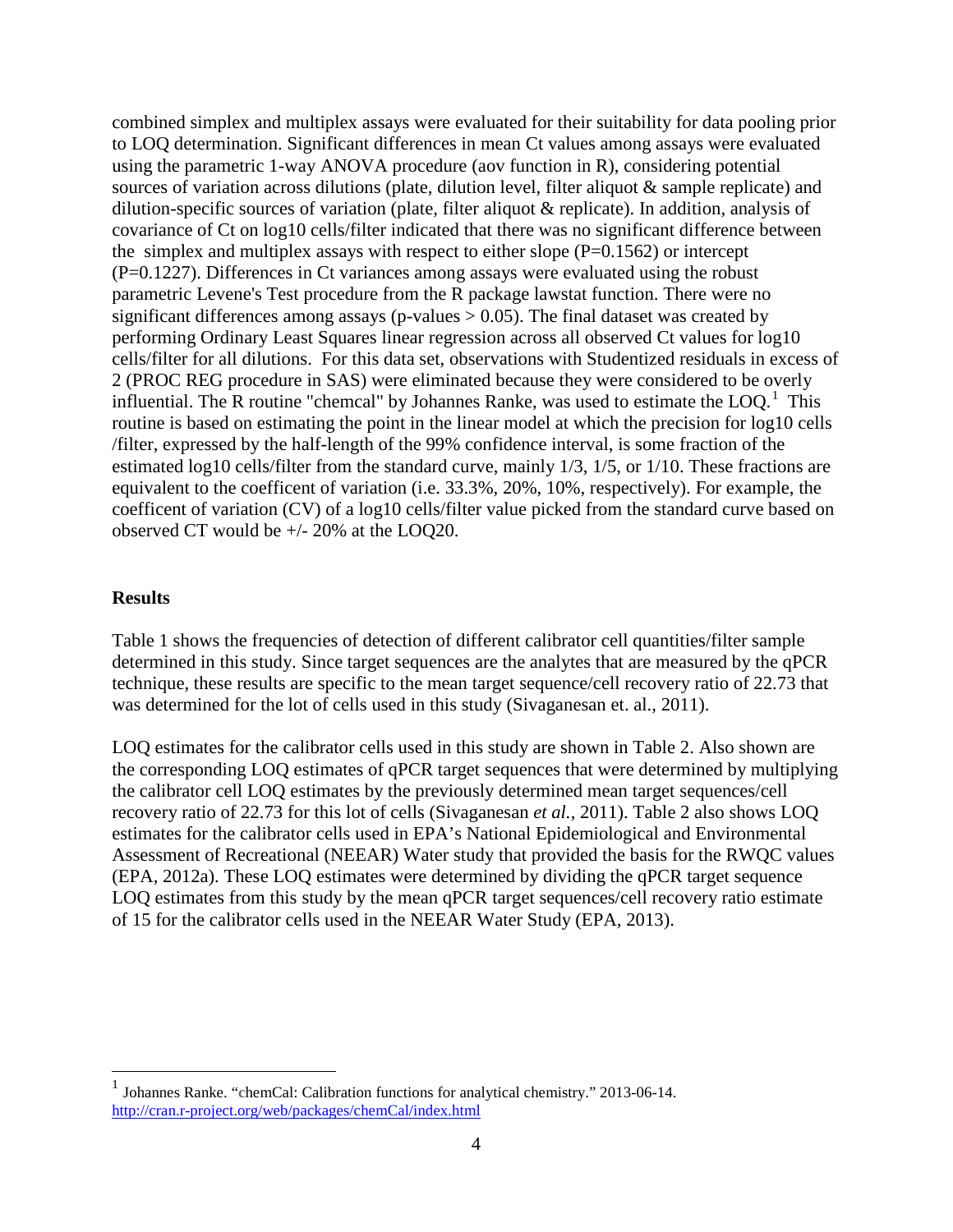# **Table 1**. Frequencies of detection of different calibrator cell quantities/filter sample by *Enterococcus* qPCR method

| $600$ Cells <sup>a</sup> | $300$ Cells <sup>a</sup> |      |     | 150 Cells <sup>a</sup>   75 Cells <sup>a</sup>   37.5 Cells <sup>a</sup> |
|--------------------------|--------------------------|------|-----|--------------------------------------------------------------------------|
| 100%                     | 100%                     | 100% | 97% | 80%                                                                      |

<sup>a</sup> Based on mean estimated recovery of 22.73 qPCR target sequences/cell for the cell lot used in this study (Sivaganesan *et al.*, 2011)

**Table 2.** Limit of quantification (LOQ) estimates for *Enterococcus* qPCR method at 0.01 significance (alpha) level and CV values of 10, 20 and 33.3%.

|                                                              | L <sub>0</sub><br>@ CV=10% | <b>LOQ</b><br>@ CV=20% | <b>LOO</b><br>@ CV 33.3% |
|--------------------------------------------------------------|----------------------------|------------------------|--------------------------|
| Calibrator cells/filter from<br>this study                   | 179                        | 150                    | 125                      |
| QPCR target sequences/filter<br>from this study <sup>a</sup> | 4069                       | 3409                   | 2841                     |
| EPA RWQC-adjusted<br>calibrator cells/filter <sup>b</sup>    | 271                        | 227                    | 189                      |

<sup>a</sup> Based on mean estimated recovery of 22.73 qPCR target sequences/cell for the cell

lot used in this study (Sivaganesan *et al.*, 2011)<br><sup>b</sup> Based on mean estimated recovery of 15 qPCR target sequences/cell from the EPA NEEAR Water Study (EPA, 2013).

#### **Discussion**

In the 2012 RWQC document, EPA provides statistical threshold value (STV) values for the  $qPCR$  method based on the estimated  $90<sup>th</sup>$  percentile of the enterococci water quality distributions from EPA's NEEAR study. It is also suggested that states use a beach action value (BAV) as a conservative, precautionary tool for making beach notification decisions. The BAV is not a component of EPA's recommended criteria, but a tool that states may choose to use, without adopting it into their WQS as a "do not exceed" value for beach notification purposes (such as advisories). The BAV was developed from the same water quality distribution as the  $STV$  and corresponds to the estimated  $75<sup>th</sup>$  percentile of the enterococci water quality distributions. The RWQC further offers states the option to use STV and BAV values based on two levels of gastrointestinal illness (NGI) rates: 36 estimated NGI illnesses/1000 primary contact recreators or 32/1000. A summary of these criteria values is provided in Table 3.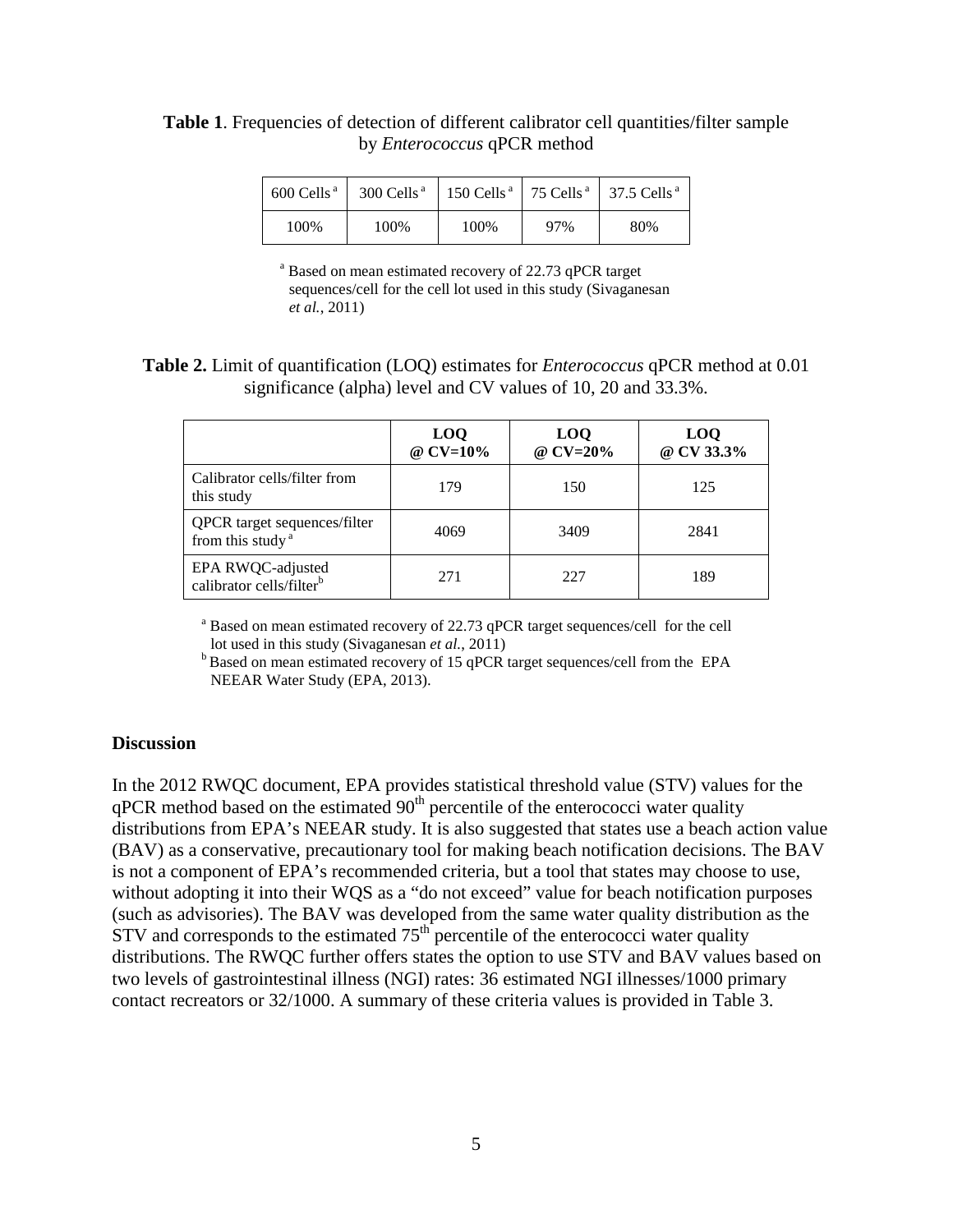| <b>Criteria Type</b> | <b>Estimated Illness</b><br>Rate (NGI):<br>36 per 1,000 primary<br>contact recreators |           | <b>Estimated Illness</b><br>Rate (NGI):<br>32 per 1,000 primary<br>contact recreators |  |
|----------------------|---------------------------------------------------------------------------------------|-----------|---------------------------------------------------------------------------------------|--|
| STV (CCE per 100 mL) | 2,000                                                                                 | <b>OR</b> | 1.280                                                                                 |  |
| BAV(CCE per 100 mL)  | 1,000                                                                                 |           | 640                                                                                   |  |

| Table 3. Enterococcus qPCR criteria values from RWQC document |  |  |  |  |  |  |
|---------------------------------------------------------------|--|--|--|--|--|--|
|---------------------------------------------------------------|--|--|--|--|--|--|

Results from the current study indicate that the analytical sensitivity of EPA Method 1611 in analyses of pure culture cells in a reference matrix (PBS) is sufficiently low in terms of calibrator cell LOQ estimates to support each of these alternative values. It is noted that the 33% CV LOQ estimate for target sequences obtained in this study is highly similar to the 99% probability LOD estimate determined on the basis of prediction from the Poisson distribution and corroborated by analysis results using Method 1609 reagents in a more recent study (Sivaganesan *et al*., manuscript in review). Additional EPA studies (unpublished) indicate that in analyses of marine and fresh surface water sample extracts that meet the method's control assay acceptance criteria for demonstrating absence of sample matrix interference, the method shows similar analytical sensitivity in terms of LOD and LOQ to the results obtained from the pure culture samples analyzed in this study. While the RWQC are based on 100 ml water sample volumes, some flexibility is provided in Method 1611 and forthcoming Method 1609 for the analysis of smaller volumes of difficult to filter water samples. The LOQ estimates reported in this study pertain to CCE per filter and hence will pertain to any water sample volume that is filtered. However, analyses of 5-fold diluted extracts from smaller water sample volumes could lead to false negatives or method results that have a higher degree of variability (*e.g.* CV > 33% from Table 2) from samples that are above some of the RWQC values listed in Table 3 in certain instances, such as when low DNA recovery is encountered from the filter extracts. The LOQ of analyses of undiluted extracts (recommended in Method 1609 only) should not be an issue with the smaller water sample volumes specified in the EPA methods in terms of exceeding these RWQC values. It also should be emphasized that these LOD and LOQ estimates are based upon the procedures specified in EPA Methods 1611 and 1609 (see "Analytical Procedures" section above) and may differ if other variations of these procedures are used, *e.g.* if different extract volumes or dilutions are analyzed.

### **Acknowledgements**

This document was developed by Rich Haugland, Manju Varma, and Larry Wymer of EPA's Office of Research and Development (ORD) and Robin K. Oshiro of the Office of Water (OW). Mano Sivaganesan and Kevin Oshima of ORD, and Jan Matuszko and Shamima Akhter of OW are also gratefully acknowledged.